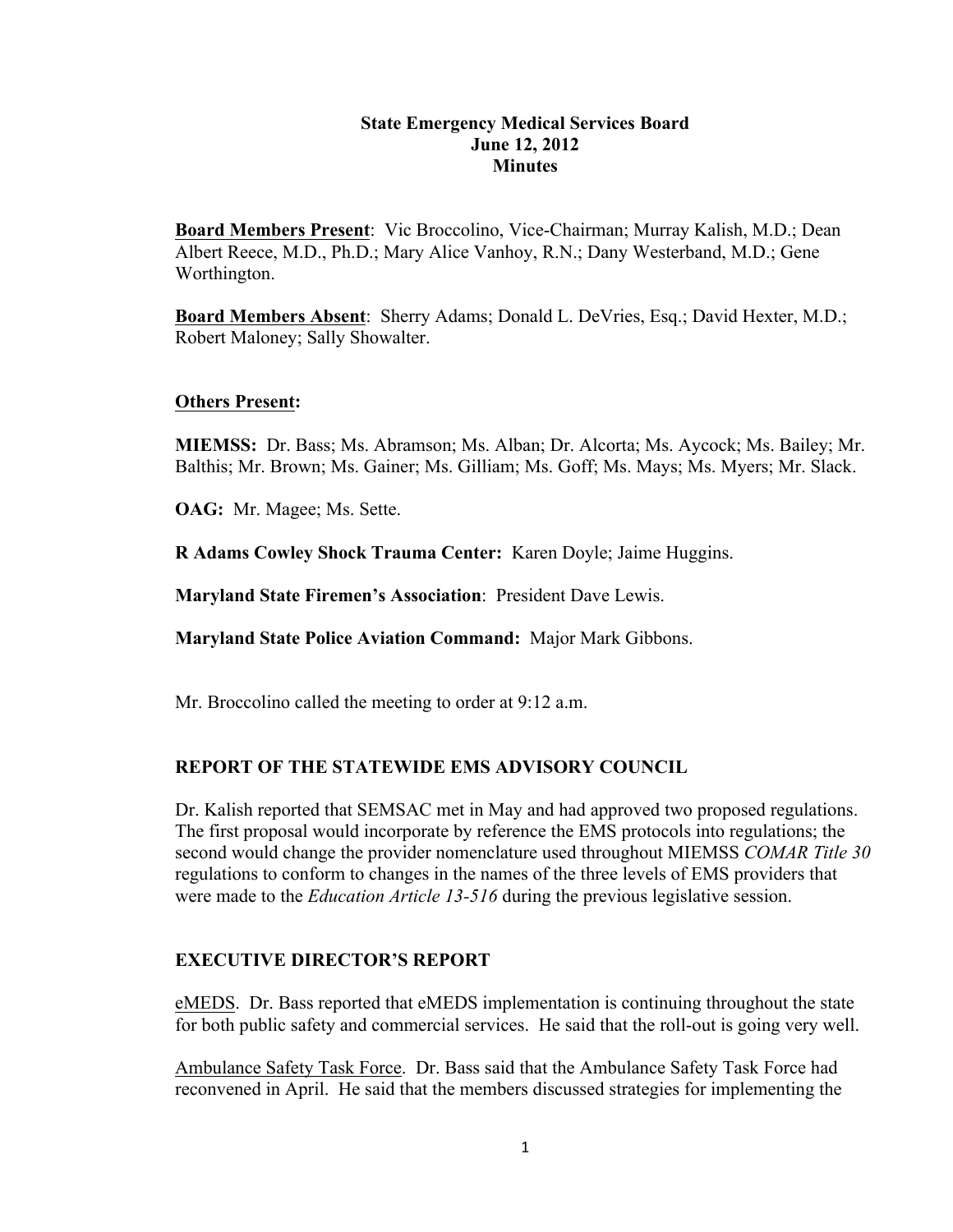Task Force recommendations that had been formulated in 2011. He said he anticipated that the Task Force would hold another summit later in the year.

EMRC – Eastern Shore. Dr. Bass re ported that the EMRC on the Eastern Shore, located in Talbot County, is up and running as of April.

Stars of Life Awards. Dr. Bass said that the Stars of Life / Right Care When It Counts awards had been held in Annapolis on May  $22<sup>nd</sup>$  as part of EMS Week celebrations.

**ACTION: Upon the motion of Dr. Kalish, which was seconded by Ms. Van Hoy, the Board approved the minutes of the May 8, 2012 Board meeting and also approved a correction to the January 12, 2012 minutes to reflect that Dean Reece had been in attendance at that meeting.**

## **LEGISLATIVE REPORT**

Ms. Gainer reported that the General Assembly convened in Special Session from Monday, May  $14<sup>th</sup>$  to Wednesday, May  $16<sup>th</sup>$  to address issues regarding the state's budget that remained unresolved from the regular Session that ended April 10<sup>th</sup>. She said that a Budget Reconciliation and Financing Act (BRFA) bill was introduced and passed, but did not include any increase to the vehicle registration fee surcharge that funds the EMS Operations Fund. As a result, the EMS Operations Fund is projected to be insolvent in FY2014. She said that the General Assembly may reconvene later in the summer to consider issues related to gambling.

# **UPDATE OF ACTIVITIES – MSP AVIATION COMMAND**

Major Gibbons reported that, to date, there have been 777 patient transports. Regarding the new helicopters, he said that modifications to the purchase contract with Augusta Westland would be presented to the Board of Public Works for their approval. The modifications are necessary to correct issues with the medical interior and the external searchlight. He said that the cost of the modifications is about \$75,000 per aircraft, less than 1% of the total contract cost of \$144 million.

Major Gibbons said that training of the pilots and maintenance technicians for the new aircraft were continuing. He said that all pilots will have completed their training by the end of 2012. He also reported the addition of six new flight paramedics.

Regarding pilot training, Major Gibbons said that the FAA had re-interpreted the training syllabus for the existing Type Rating training for licensing as it applies to single-pilot VFR operation of the new helicopters. He said that, in essence, the current training course being provided by the Augusta/Westland Training Academy/Rotorsim and FAA "check ride" provisions are all based on two-pilot operations. As a result, MSPAC pilots completing this training have a restriction on their licenses that prevents them from operating the new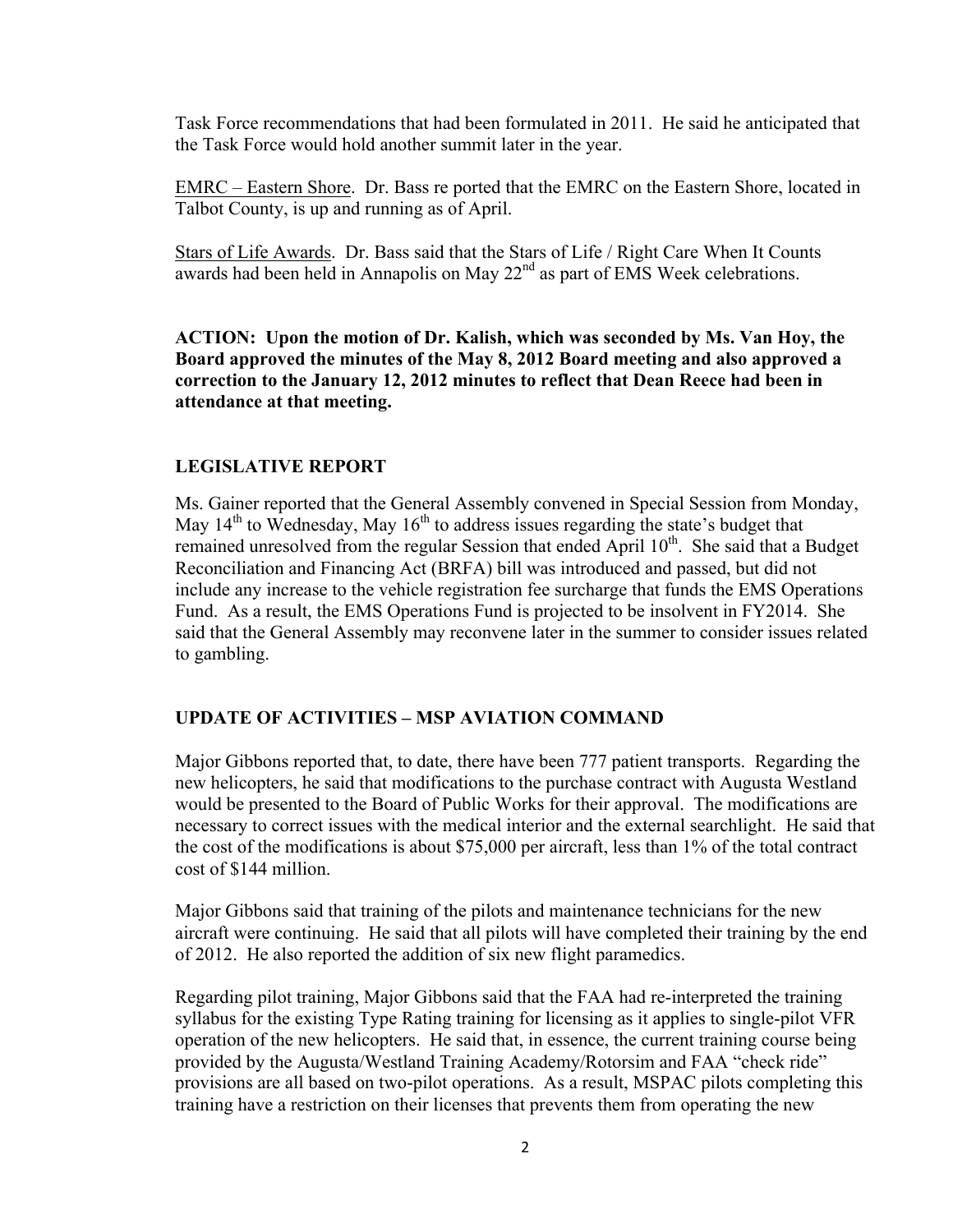helicopters in a single-pilot VFR environment. He said that Rotorsim is trying to address the issue by developing curriculum segments acceptable to the FAA.

Major Gibbons said that the Command had again instituted Dynamic Deployment for Cecil and Worcester counties. He also said that in Ocean City, the helicopter was moved to the Coast Guard station which provides an improved location for the helicopter.

Major Gibbons reported the loss of another helicopter engine. He said that there had been an un-commanded shutdown of a helicopter engine at a five-foot hover. He said that the pilot landed the helicopter and then shut it down. He noted that this event will necessitate an inspection of the other engine on that helicopter which had to carry the full load until shutdown. He said that the Command planned to rent an engine to replace the lost engine.

## **R ADAMS COWLEY SHOCK TRAUMA CENTER REPORT**

Ms. Doyle reported that both trauma volume and operating room cases continue to be increased over last year's figures. She reviewed the year-to-date patient volumes for neurotrauma and for the hyperbaric chamber dive hours. She highlighted the expanded efforts of the Center for Injury Prevention and Policy in the community.

Regarding the new facility, Ms. Doyle said that one unit had temporarily moved into the  $3<sup>rd</sup>$ floor of the building because renovations needed to begin in other parts of the building.

Ms. Doyle noted the recent passing of Liz Scanlon, RN, who was the first Director of Nursing at the Shock Trauma Center. She said that Ms. Scanlon had been instrumental in the establishment and early successes of the Shock Trauma Center.

#### **UPDATE OF ACTIVITES – MARYLAND STATE FIREMEN'S ASSOCIATION**

President Lewis said that this meeting would mark his last meeting as President of the MSFA and thanked the EMS Board for their support during his term. He also thanked all the EMS partners for their support and hard work. Mr. Broccolino thanked President Lewis for all of his efforts on behalf of the statewide EMS System.

#### **NEW BUSINESS**

Emergency Protocol Changes. Dr. Alcorta reported that the certain medical shortages are affecting EMS operations throughout the State. He said that obtaining two medications – Morphine and Midazolam – was particularly problematic. He said that because of the importance of successfully managing pain in out-of-hospital medicine, the Protocol Review Committee had determined that Fentanyl was an appropriate alternative to Morphine. He also said that because of the need to manage active seizures field, Diazepam (valium) was an appropriate alternative for Midazolam. He asked the Board for emergency approval of both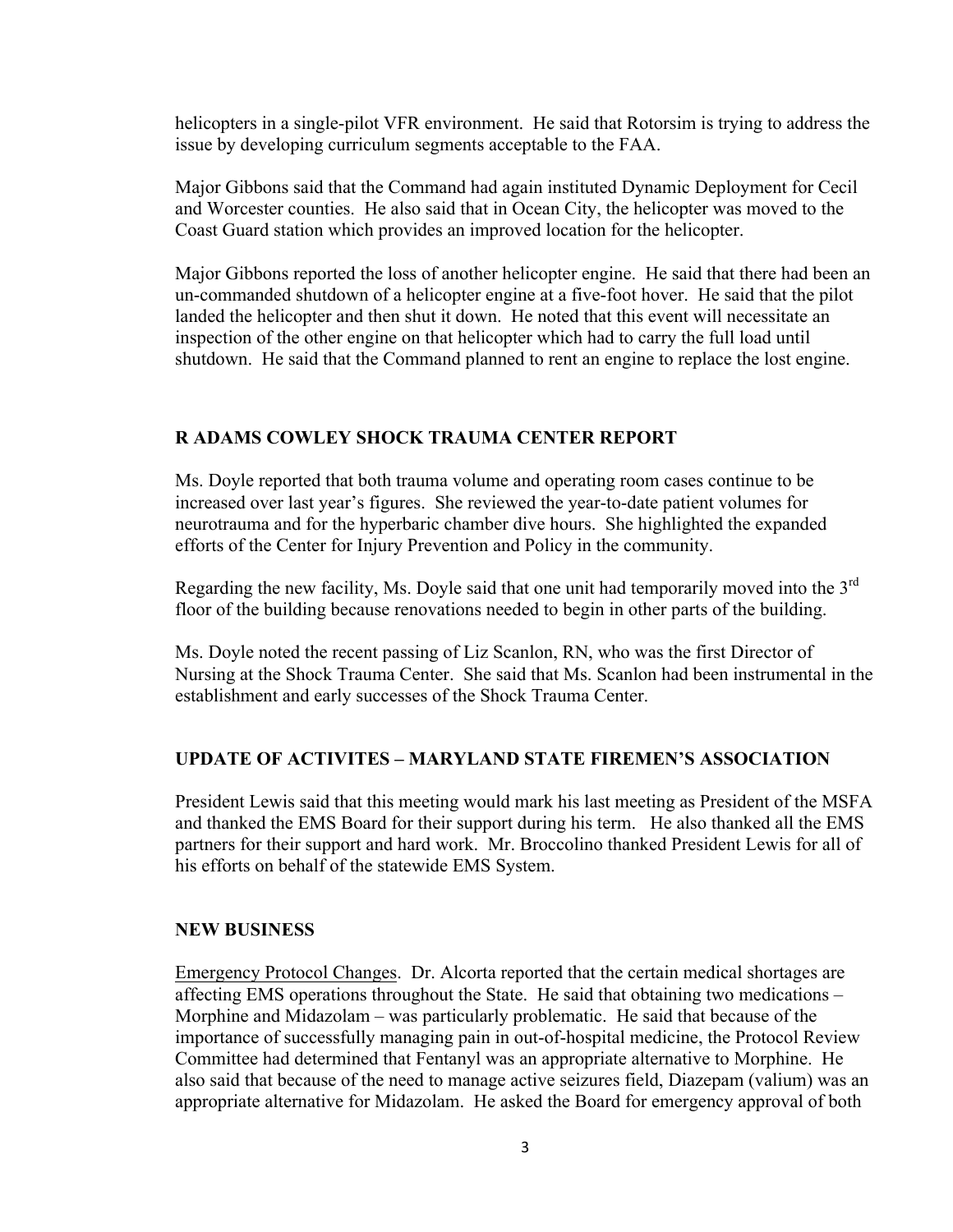of these medication substitutions. The Board discussed various safety concerns associated with the proposed substitute medications.

# **ACTION: Upon the motion of Dean Reece, which was seconded by Dr. Westerband, the Board approved the substitution of Diazepam for Midazolam and Fentanyl for Morphine, with the operational caveat that expresses the safety concerns of the Board specific to use of Fentanyl in the field.**

Mr. Broccolino also asked that Dr. Alcorta report back to the Board on the implementation of the medication substitutes.

STEMI Plan Modifications for Talbot County. Dr. Alcorta reported that MIEMSS had been working with Talbot County regarding the best strategy for getting scene-identified cardiac patients to treatment at a Cardiac Interventional Center (CIC). He said that Talbot County had devised a plan for treatment of these patients that permitted a 45 minute additional drive time to a CIC. He asked the Board to approve the plan.

# **Upon the motion of Dr. Kalish, which was seconded by Dr. Westerband, the Board approved the revision of the Talbot County EMS Plan of Care for STEMI Patients.**

SYSCOM Commercial Helicopter Dispatch Policy. Dr. Floccare presented the SYSCOM Commercial Helicopter Dispatch Policy which clarifies the terminology used to refer to Category A and B patients. He explained that the terminology in the Maryland Medical Protocols has been modified to reflect national changes in trauma protocols and that this policy reflected that change. He said the policy also clarifies that if MSP is unable to respond because of weather at one helicopter base and the weather at another location is such that a different public safety or commercial helicopter is able to respond, SYSCOM will advise the other helicopter that the back-up request is due to weather conditions.

## **Upon the motion of Ms. Van Hoy, which was seconded by Dr. Westerband, the Board approved the SYSCOM Commercial Helicopter Dispatch Policy.**

MOLST (Medical Orders for Life-Sustaining Treatment). Ms. Sette presented the revised MOLST form for approval. She explained the changes and said that the original form had been revised based on input that had been received since the passage of the law. She said that the Board of Physicians had approved the revised form. She noted that all prior versions of the form continue to be recognized by EMS providers, as does the Do Not Resuscitate (DNR) form.

# **Upon the motion of Dr. Kalish, which was seconded by Ms. Van Hoy, the Board approved the revisions to the MOLST Form.**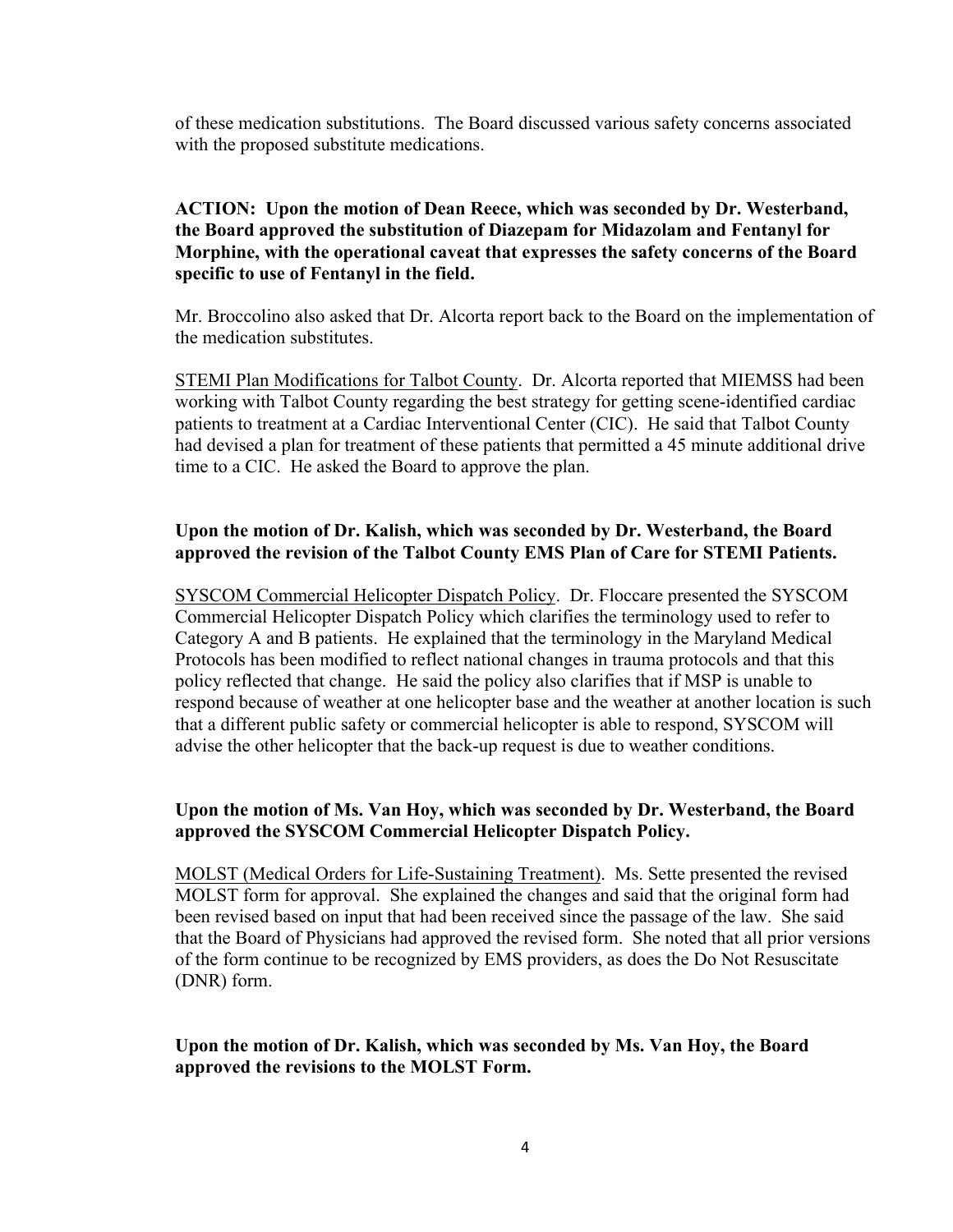Anthony Gerace Bequest to MIEMSS. Dr. Bass advised the Board that Mr. Anthony Gerace had bequeathed \$1.6 million in his will to MIEMSS. He explained that Mr. Gerace had been a friend of R Adams Cowley and that the will was drawn up before MIEMSS became a state agency that was independent of the Shock Trauma Center. Dr. Bass said that Dr. Scalea from the Shock Trauma Center had approached him and asked that one-half of the bequest be used to endow a named chair in honor of R Adams Cowley. Since MIEMSS and Shock Trauma were together when the bequeath was originally made, Dr. Bass recommended and asked the Board to approve transfer of one-half of the bequest to the Shock Trauma Center for the purpose of establishing the endowed chair.

**Upon the motion of Dean Reece, which was seconded by Dr. Westerband, the Board approved the transfer.**

## **OLD BUSINESS**

None.

Mr. Broccolino announced that the Board would be retiring to Closed Session, after which it would reconvene in Open Session.

## **The Board adjourned to Closed Session by acclamation at 10:23 a.m.**

The purpose of the closed session was to carry out administrative functions under State Government Article §10-502 (b), to obtain legal advice from counsel under State Government Article § 10-508 (a) (7), and to discuss certain site reviews and maintain certain records and information in confidence as required by Health Occupations Article §14-506 (b) under State Government Article § 10-508 (a) (13).

The closed session was attended by:

**Board Members Present**: Vic Broccolino, Vice Chairman; Murray Kalish, M.D.; Dean Albert Reece, M.D., Ph.D.; Mary Alice Vanhoy, R.N.; Dany Westerband, M.D.; Gene Worthington.

**Board Members Absent**: Sherry Adams; Donald L. DeVries, Esq.; David Hexter, M.D.; Robert Maloney; Sally Showalter.

## **Others Present:**

**MIEMSS:** Dr. Bass; Dr. Alcorta; Ms. Aycock; Ms. Bailey; Ms. Gainer; Mr. Schaefer.

**OAG:** Mr. Magee; Ms. Sette.